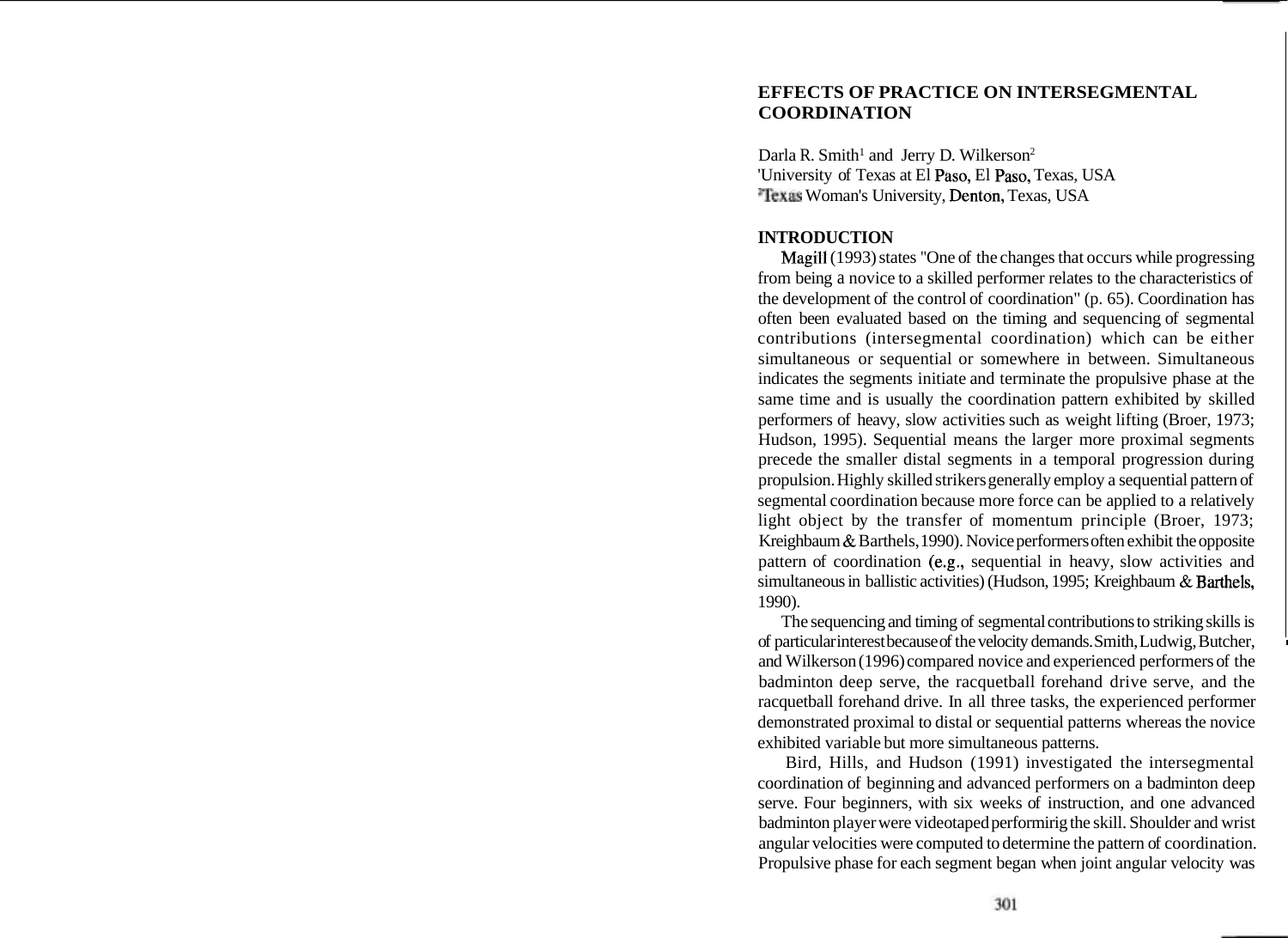zero and ended when the velocity was maximum. Shared positive contribution was calculated as the time both segments were in positive propulsion divided by the time either segment was in positive propulsion. The advanced performer demonstrated an optimally sequential pattern of coordination (proximal to distal) in both initiation and termination of segmental contribution. Shared positive contribution was 0%. Two of the beginners exhibited a predominantly sequential pattern which was proximal to distal in initiation but distal to proximal in termination. Shared positive contribution was 15-20%. The other two beginners initiated the movement with shoulder flexion but initiated the wrist before the shoulder peaked. Shared positive contribution was 45% and was labeled intermediate.

Southard and Higgins (1987) investigated the effects of practice and demonstration on elbow and wrist patterning during a racquetball forehand drive. The novice participants experienced significant changes in both racquet velocity and limb patterning over five days of practice.

The purpose of the present study was to evaluate the changes over time in intersegmental coordination as a result of practicing a racquetball forehand drive serve. The analysis was done in three-dimensions, included limb and torso contributions, and was performed over time to determine when the changes occurred.

### **METHODS**

. Informed consent was obtained from each participant. Each female adult volunteer  $(N = 10)$  was right-handed and was a novice to racket sport activities. None of the participants had played racquetball and the few who had participated in tennis had only played a maximum of 2 or 3 times. Ages ranged from 21 to 49 years ( $M = 30$ ,  $SD = 9.06$ ). The performers were videotaped performing the skill in a laboratory setting. The PEAK5 system used four high speed (120 Hz) video cameras to track reflective markers placed in the following locations on each participant and on the equipment: (a) left shoulder, (b) right shoulder, (c) right elbow, (d) right wrist, (e) left anterior superior iliac spine (ASIS) of the pelvis, (f) right ASIS of the pelvis, (g) top of the racket head, and (h) ball.

Each participant was videotaped before practicing the skill on Day 1 and after 10 minutes of practice on each of five consecutive days. A total of six sessions were recorded for each subject. Coordination was evaluated based on analysis of the graphical displays of the angular velocities. Six graphs for each subject were analyzed for changes in the sequencing and timing of the segmental contributions during performance of the movement. The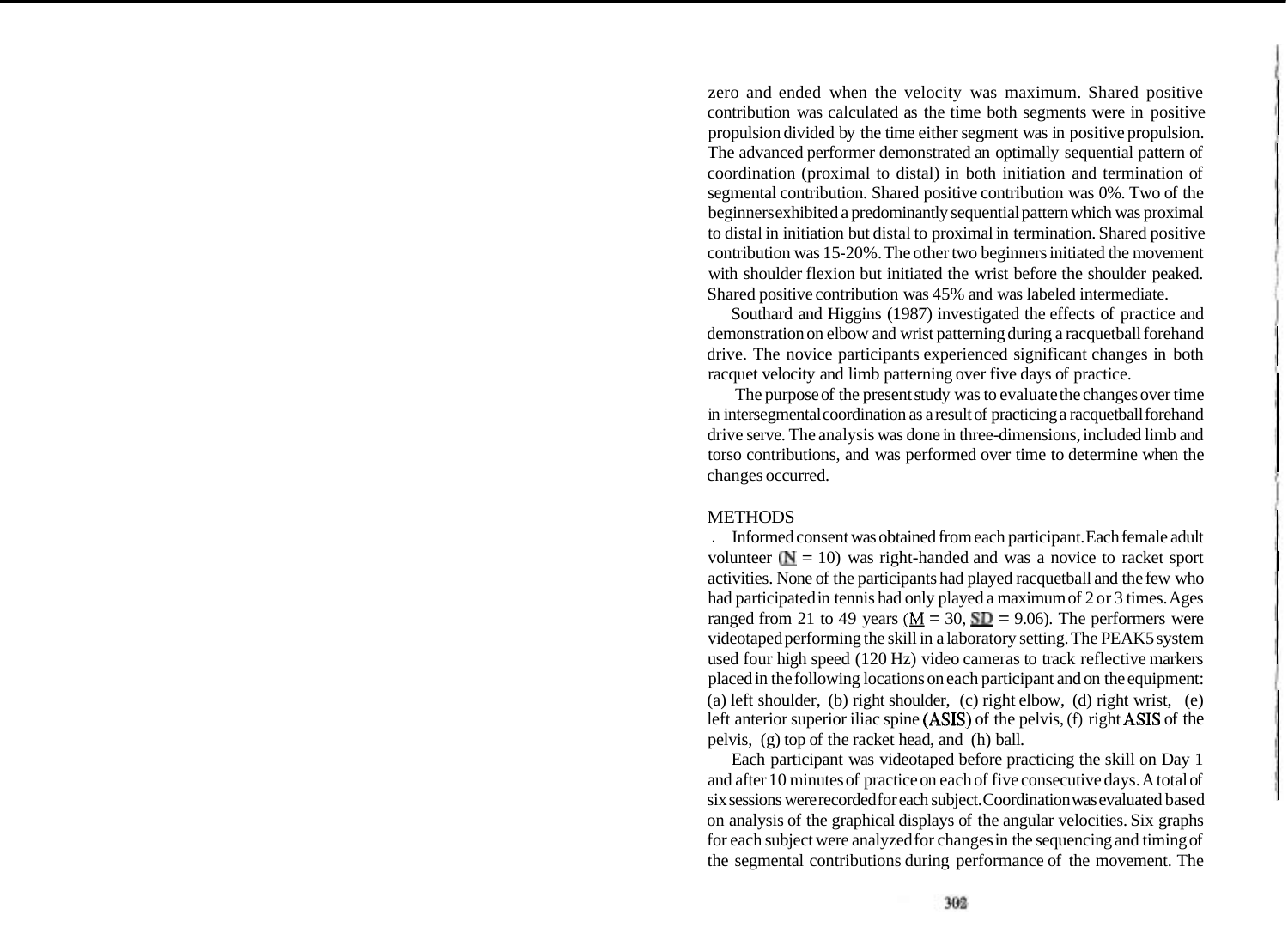pattern of coordination was defined as simultaneous when the segments initiated and terminated propulsion at the same time and sequential when the more proximal segments preceded the distal segments in a temporal progression. Because coordination patterns often fall somewhere between simultaneous and sequential, a method of categorization was developed.

Shared positive contribution (SPC) was assessed between each of the following adjacent two-segment combinations: (a) pelvic rotation and upper torso rotation, (b) upper torso rotation and shoulder rotation, (c) shoulder rotation and elbow rotation, and (d) elbow rotation and wrist rotation. SPC was calculated as the time both segments were in positive propulsion divided by the total time either segment was in positive propulsion (Bird et al., 1991; Hudson, 1986). Unfortunately, not all measures of SPC translated to usable data without altering the aforementioned formula in some cases. In cases where initiation of propulsion was proximal to distal, the formula gave an accurate portrayal of the pattern of coordination. However, the novice participants often initiated propulsion in a distal segment before the proximal segment which was actually less productive than even a simultaneous pattern (100% SPC). To numerically demonstrate the difference between SPC of proximal to distal initiation from SPC of distal to proximal initiation, the SPC of distal to proximal was subtracted from 200 and recorded as a value between 100 and 200. For example, an SPC of 50% (proximal to distal) was recorded as 50% whereas an SPC of 50% (distal to proximal) was recorded as 150%. Any value over 100% indicated a distal to proximal initiation of propulsion and a very immature pattern of coordination. To assess the overall coordination of the skill, a composite index of synchronization (Hudson, 1986) was calculated by averaging the four SPCs. The following classifications were used: (a) sequential pattern, 0% - **33%** SPC; (b) intermediate pattern, 34% - 66% SPC; (c) simultaneous pattern, 67% - 100% SPC; **and** (d) jerky pattern 101% - 200%.

#### **RESULTS**

Shared positive contribution (SPC) was assessed between adjacent twosegment combinations and a composite index of synchronization (CIS) was calculated by averaging the SPC of the pelvis-upper torso, upper torsoshoulder, shoulder-elbow, and elbow-wrist. CIS and coordination pattern for each trial of each participant can be observed in Table 1. A sample velocity graph of a simultaneous pattern can be seen in Figure 1. The initiation of propulsion of the pelvis and torso preceded the initiation of the shoulder, elbow, and wrist. However, the peak velocities of all five were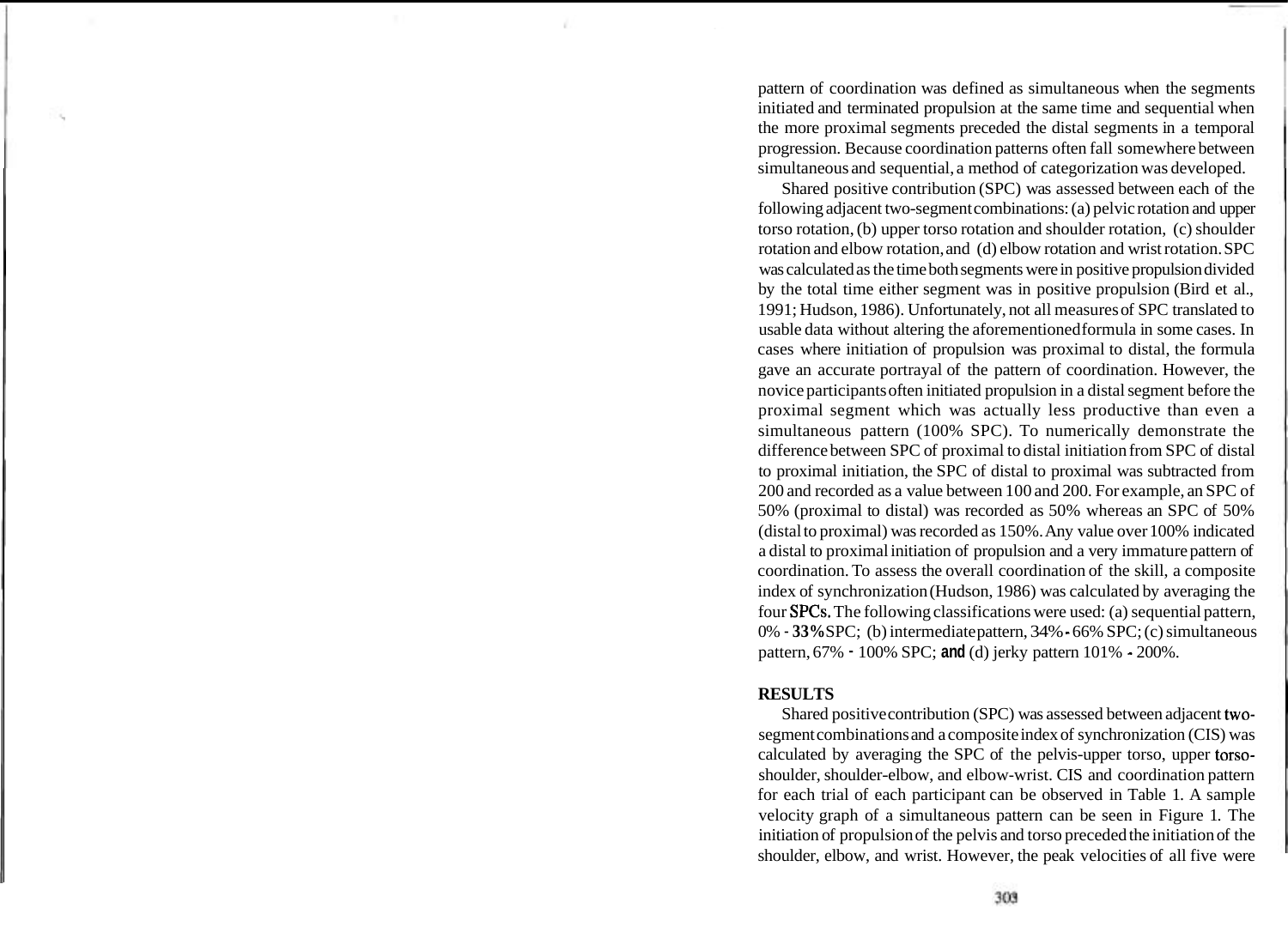within 12 frames of each other resulting in a simultanwus (93% SPC) pattern of propulsion.

Table 1. Composite Index of Synchronization (CIS) and Coordination Pattern

|   | Trial 1             | Trial 2         | Trial 3               | Trial 4           | Trial 5   | Trial 6         |
|---|---------------------|-----------------|-----------------------|-------------------|-----------|-----------------|
| A | 70/sim <sup>*</sup> | 98/sim          | 48/int <sup>b</sup>   | 93/sim            | 90/sim    | $84/\sin$       |
| в | 55/int              | 45/int          | $101$ /jer $^{\circ}$ | 53/int            | 47/1nt    | 61/mt           |
| С | 40/int              | $69/\text{sim}$ | $29/\mathrm{seq}^6$   | 101/jer           | 63/int    | $62$ fint       |
| D | $67/\text{sim}$     | $85/\text{sim}$ | 68/sim                | 74/sim            | 69/sim    | 75/sim          |
| Е | 91/sim              | $82/\text{sim}$ | 64/int                | $78/\text{sum}$   | 56/int    | 54/int          |
| F | 54/iny              | $103$ fjer      | 51/mt                 | $88/\text{sim}$   | 104/jer   | 35/mt           |
| Ġ | $88/\sin$           | $32$ /seq       | $68/\text{sim}$       | $73/\mathrm{sim}$ | 88/sim    | $61$ fint       |
| н | 122/jer             | 183/jer         | $78/\text{sim}$       | 57/int            | $79/\sin$ | $93/\text{sim}$ |
| ı | 37/int              | $125$ fjer      | 66/int                | $68/\text{sim}$   | 54/int    | $68/\text{sim}$ |
| J | $77/\mathrm{sim}$   | 50/int          | $86/\nmathrm{sim}$    | 82/sim            | 83/sim    | 81/sim          |

### ID Composite Index/Pattern

Note. Values between 0 and 100 represent average SPCs between segments with proximal to distal initiation of propulsion. Values over 100 are numerical representations of segments with distal to proximal initiation. <sup>\*</sup>Simultaneous, <sup>h</sup>Intermediate, <sup>e</sup>Jerky, <sup>a</sup>Sequential

Results of the 60 total trials were divided as follows; sequential - 2, intermediate - 21, simultaneous - 30, and jerky - 7. Most of the participants (6 of 10) exhibited the same pattern on trial 6 as on trial 1. Of the 4 whose patterns changed, 3 moved to a better (more sequential) category and the 4th moved to an inferior (more simultaneous) pattern. The only two sequential patterns observed were performed by 2 different participants, one on day 2 and the other on day 3.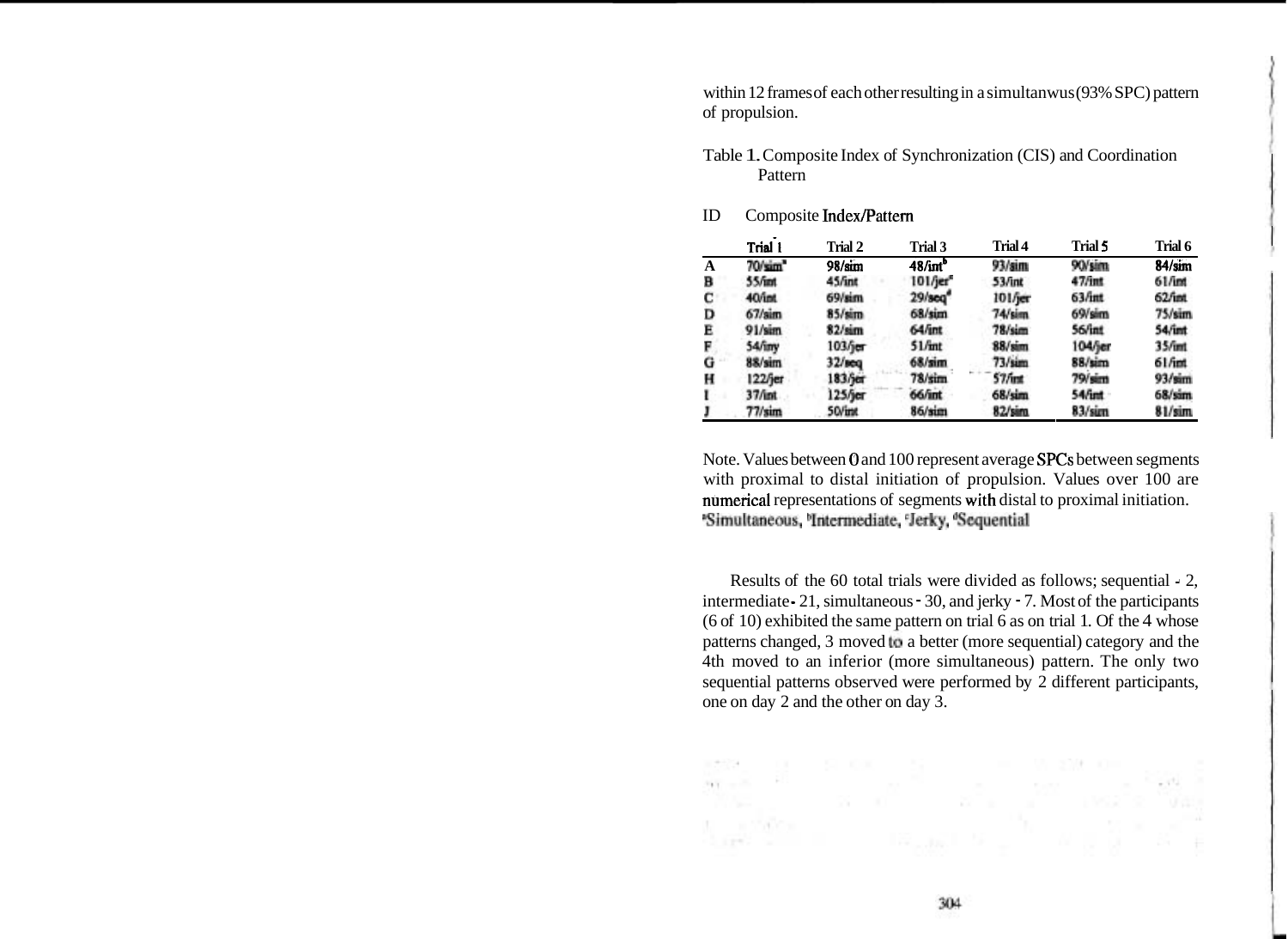

Figure 1. Participant A - Trial 4. 93% CIS - Simultaneous Pattern

#### **DISCUSSION**

It was not surprising to find half the trials fit into the simultaneous category because the participants were all novice to the task. Practice was expected to impact changes in coordination patterns. As the novice participants became more proficient performing the skill as a result of practice, changes in coordination patterns from simultaneous to more sequential, or at least intermediate, were expected. However, the results in the present investigation did not necessarily support this expectation.

Although most of the participants remained in the same category on trial 6 as on trial 1,3 participants did make a positive categorical change. It is certainly plausible that 5 days of practice is not enough to positively impact coordination patterns even though significant changes were observed in racket velocity. Perhaps with more practice, a higher number of participants would have shown positive changes in coordination patterns.

Although improvement in coordination over the 5 days was not documented, evidence that novice participants of a striking task generally employ a simultaneous pattern of coordination was observed. Support was also provided for Hudson's (1995) assumption that changes in velocity of motion can be expected before changes in coordination patterns.